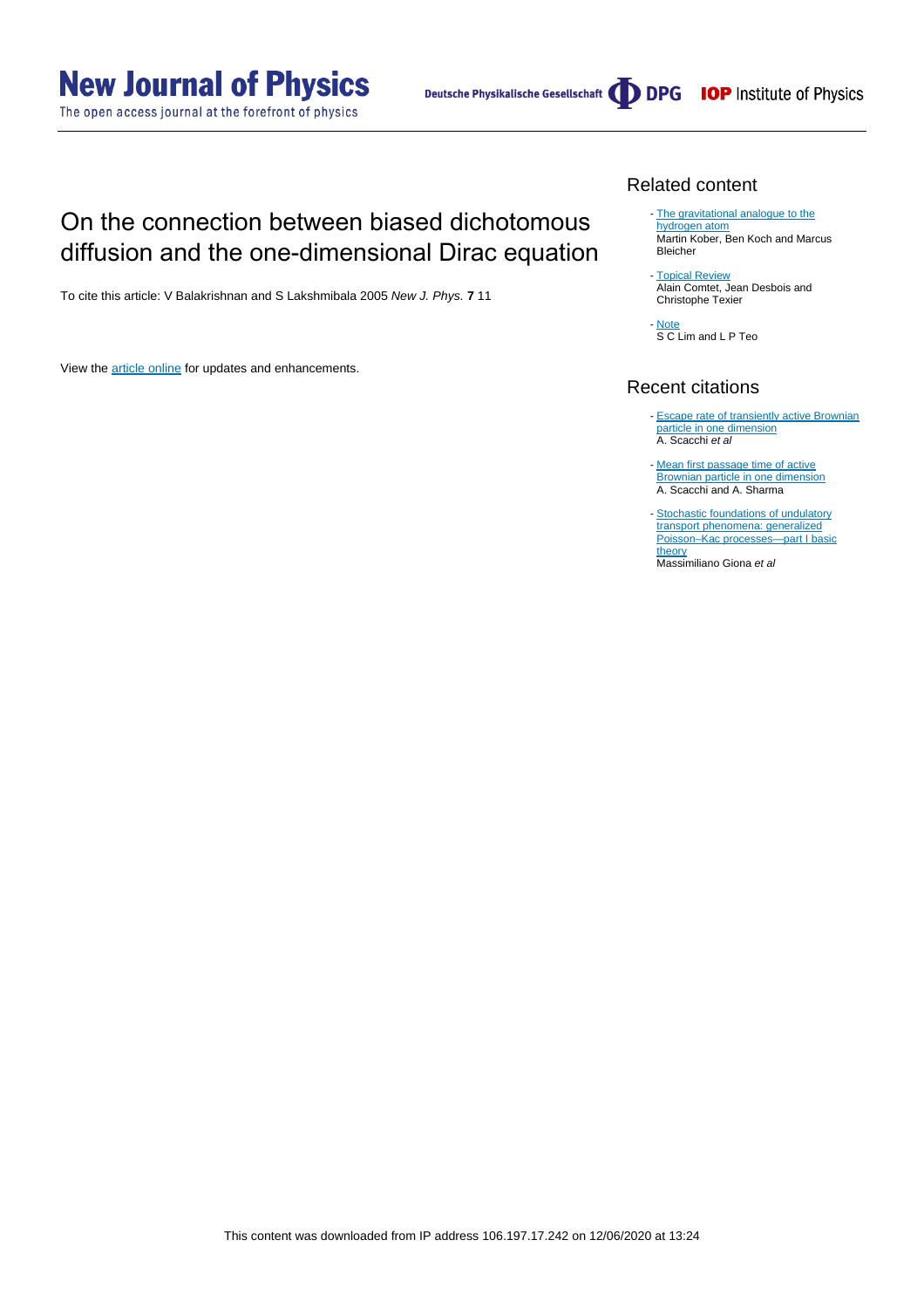# **New Journal of Physics** The open-access journal for physics

**On the connection between biased dichotomous diffusion and the one-dimensional Dirac equation**

## **V Balakrishnan and S Lakshmibala**

Department of Physics, Indian Institute of Technology Madras, Chennai 600 036, India E-mail: [vbalki@physics.iitm.ac.in](mailto:vbalki@physics.iitm.ac.in) and [slbala@physics.iitm.ac.in](mailto:slbala@physics.iitm.ac.in)

*New Journal of Physics* **7** (2005) 11 Received 3 September 2004 Published 31 January 2005 Online at <http://www.njp.org/> doi:10.1088/1367-2630/7/1/011

**Abstract.** The master equation for dichotomous diffusion (DD) (the integral of a random telegraph process) is the well-known telegrapher's equation, which is converted to the Klein–Gordon equation by a simple transformation. After a brief recapitulation of the solution and of the analogy between DD and the Dirac equation in one spatial dimension, we consider *velocity*-biased DD. The corresponding master equation and its solution are presented. It is shown that these may be interpreted physically in terms of a Lorentz transformation to a frame moving with a boost velocity equal to the mean drift velocity of the diffusing particle. The modifications that arise in the connection with the Dirac equation are also exhibited. The correspondence between the rest mass of the Dirac particle and the frequency of direction reversal in the DD is shown to be modified precisely by the time dilatation correction to the latter quantity.

## **Contents**

|                        | 1. Introduction              | $\mathbf{2}$            |
|------------------------|------------------------------|-------------------------|
|                        | 2. DD                        | $\overline{\mathbf{3}}$ |
|                        | 3. Velocity-biased DD        | 5                       |
|                        | <b>4. Concluding remarks</b> | 9                       |
| <b>Acknowledgments</b> |                              | 10                      |
| <b>References</b>      |                              | 10                      |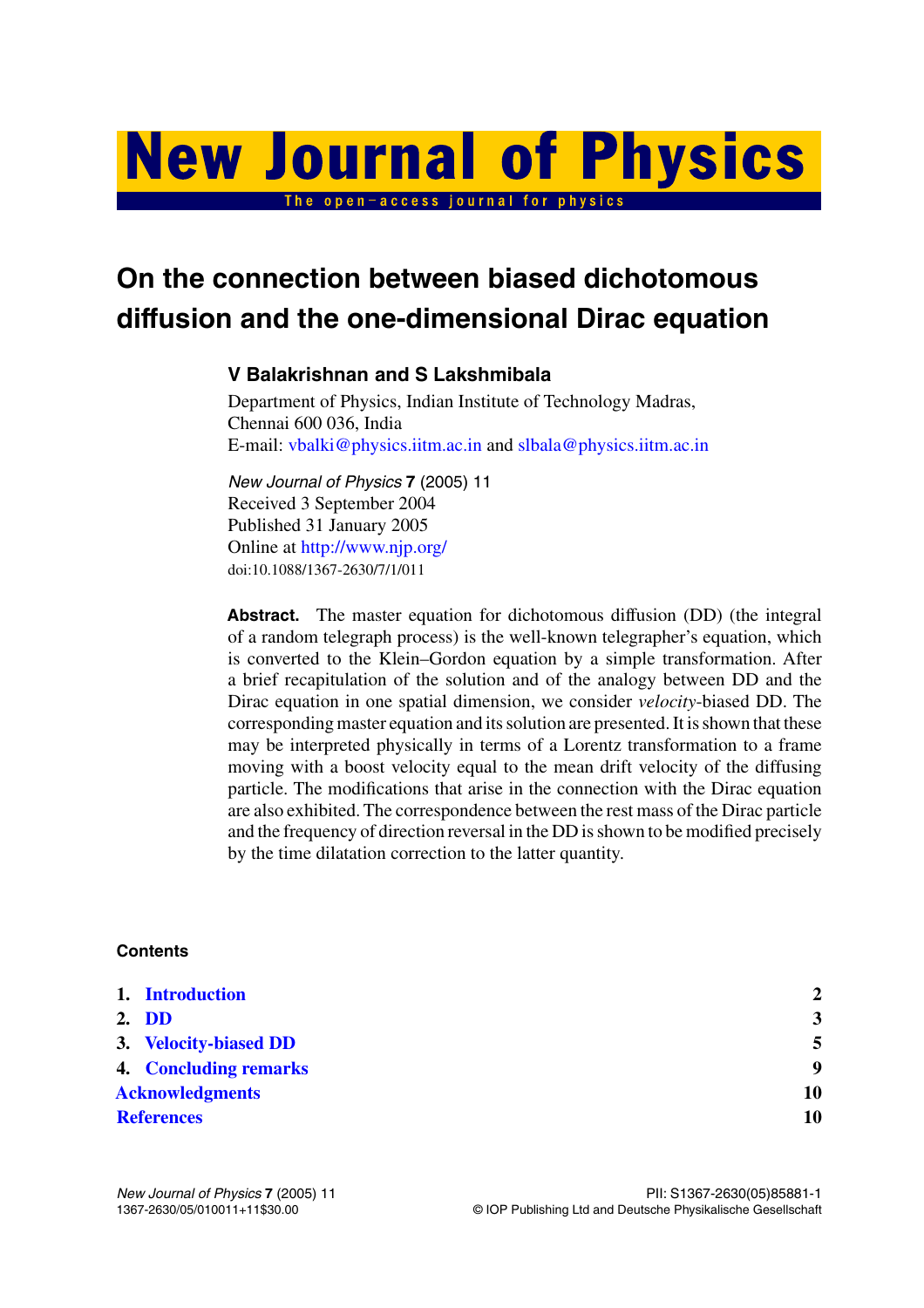#### <span id="page-2-0"></span>**1. Introduction**

The two main paradigms of diffusive processes as applied to physical situations are the Wiener process (standard Brownian motion) and dichotomous diffusion (DD). The former, first studied by Einstein [\[1](#page-10-0)] and Smoluchowski [[2\]](#page-10-0) in the physical context of the Brownian motion of colloidal particles, can be obtained as the integral of white noise (a stationary, Gaussian, delta-correlated Markov process). The latter is the integral of a stationary dichotomous Markov process (also called a random telegraph process). It can also be regarded as the continuum version of a 'persistent' random walk in which the walker remembers the direction of the previous step while taking the next step, thereby making the random walk a non-Markovian one. Such a random walk was originally proposed [[3,](#page-10-0) [4\]](#page-10-0) as a means of incorporating the effects of a finite velocity or momentum for a diffusing particle, in contrast to ordinary Brownian motion which formally implies an infinite velocity for the particle. Since then, DD has been extensively investigated, both in its own right and in the context of various applications [[5\]](#page-10-0)–[[11](#page-10-0)]. Several interesting aspects of the more general problem of dichotomous flows have also been studied (see, for instance,  $[12]-[14]$  $[12]-[14]$  $[12]-[14]$  $[12]-[14]$ ).

Although the position of the diffusing particle in DD is a non-Markov process, its position and velocity together constitute a Markov process. This leads to a differential equation of second order (in time), the so-called telegrapher's equation, for the probability density of the position of the particle in either of its two velocity states (and hence for the total positional probability density as well). A simple change of variables converts this to the Klein–Gordon equation, suggesting an analogy with relativistic quantum mechanics, similar to the well-known correspondence [\[15](#page-10-0)] between the Schrödinger equation for a non-relativistic free particle and the ordinary diffusion equation for Brownian motion. Such a correspondence was pointed out several years ago [\[16](#page-10-0)] between the coupled first-order equations obeyed by the probability distributions in the two velocity states in DD, and the Dirac equation in  $(1 + 1)$  dimensions. Subsequently, the analogy between stochastic differential equations and quantum mechanical wave equations has been developed further in the context of stochastic quantum mechanics. This includes studies of relativistic stochastic processes associated with the Klein–Gordon equation [\[17](#page-10-0)], prescriptions to pass from random walks and Brownian motion to the Schrödinger and Dirac equations [[18\]](#page-10-0)–[[21\]](#page-10-0), the connection between the one-dimensional Dirac equation and certain Markovian random walks involving an extra time dimension [\[22](#page-10-0)], and an extension to nonlinear Dirac and diffusion equations [[23\]](#page-10-0).

In this paper, we call attention to an interesting extension of this correspondence that emerges in the case of biased DD, the bias being in velocity or momentum space rather than position space [[24,](#page-10-0) [25\]](#page-10-0). Starting with a persistent random walk with unequal frequencies of direction reversal out of the left-moving and right-moving states of the walker, we pass to the continuum limit of velocity-biased DD. The associated master equation (and its solution) are shown to be interpretable as unbiased DD viewed from a Lorentz-transformed frame, the boost velocity of which is just the mean drift velocity induced by the bias. Moreover, the mean frequency of direction reversal is also modified by precisely the associated time dilatation factor. The other modifications that the quantum mechanical analogy undergoes are also brought out and discussed.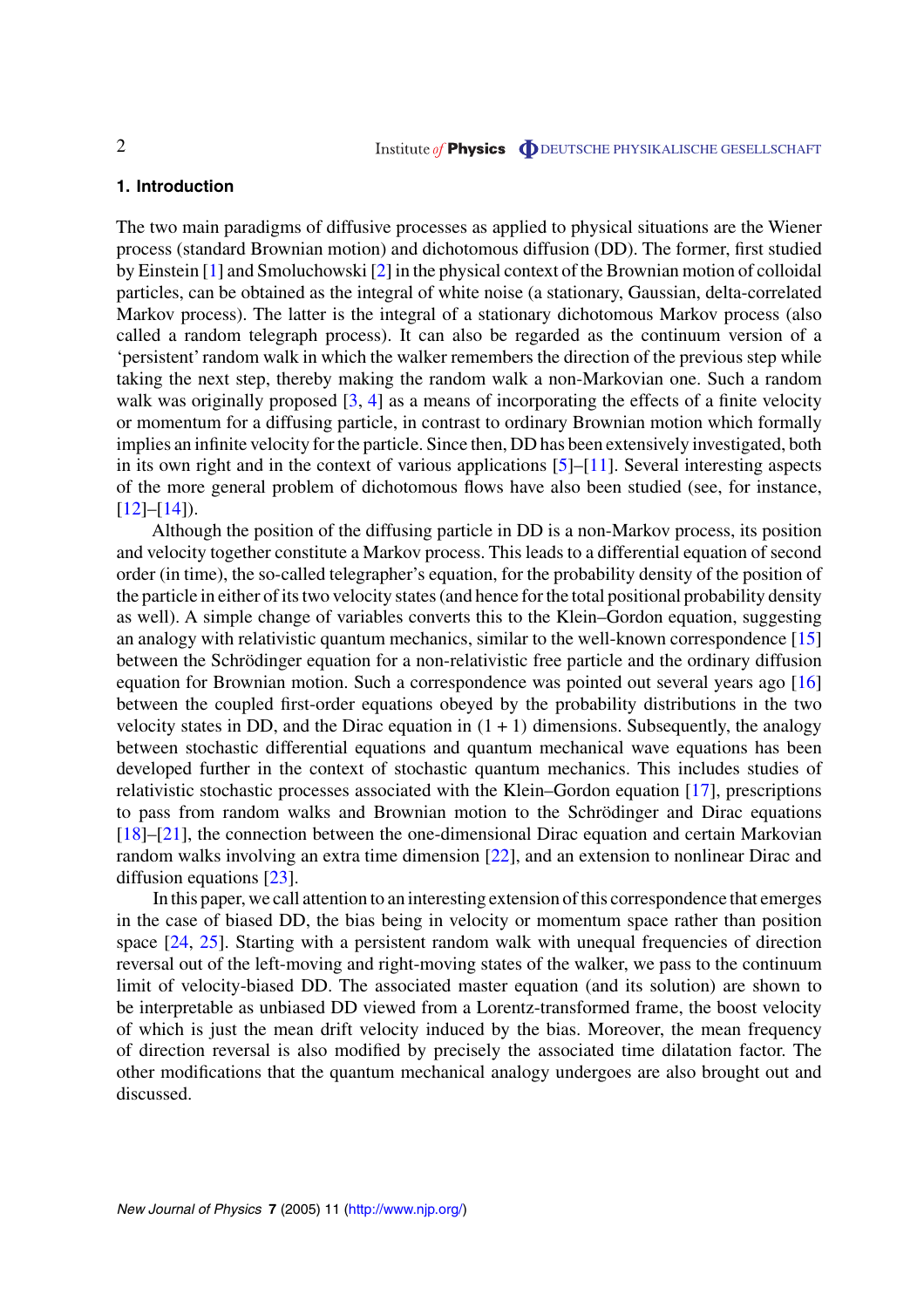#### <span id="page-3-0"></span>**2. DD**

We begin with a brief recapitulation of DD. A possible starting point is the simple stochastic differential equation corresponding to DD. Alternatively, we could begin with the difference equations corresponding to a persistent random walk, and pass to the continuum limit. As this is more convenient for our present purposes, we adopt this approach.

Consider a random walk on a linear chain with sites labelled by *m*, in discrete time *n*. The walk is spatially unbiased, but at each time step the walker has a probability *p* of jumping in the same direction as his previous step, and a probability  $q = 1 - p$  of reversing direction. If  $\alpha_R(m, n)$  (respectively,  $\alpha_I(m, n)$ ) is the probability that the walker is at site *m* after *n* steps in the right-moving (respectively, left-moving) state, the recursion relations satisfied by  $\alpha_R$  and  $\alpha_L$ are  $[5]$  $[5]$ 

$$
\alpha_R(m, n) = p\alpha_R(m - 1, n - 1) + q\alpha_L(m - 1, n - 1),
$$
  
\n
$$
\alpha_L(m, n) = q\alpha_R(m + 1, n - 1) + p\alpha_L(m + 1, n - 1).
$$
\n(1)

If we choose the symmetric initial conditions  $\alpha_R(m, 0) = \alpha_L(m, 0) = \frac{1}{2}\delta_{m,0}$ , we also have the symmetry property  $\alpha_R(-m, n) = \alpha_L(m, n)$ . DD is the continuum limit of this random walk, attained by setting  $n = t/\tau$ , where  $\tau^{-1}$  is the mean jump rate,  $m = x/a$ , where *a* is the lattice spacing, and then passing to the limits  $\tau \to 0$ ,  $a \to 0$ ,  $q \to 0$  such that  $\lim_{\tau \to 0} (a/\tau) = c$ , the speed of the diffusing particle, while  $\lim(q/\tau) = \lambda$ , its mean rate of direction reversal. The probability densities  $P_{R,L}(x, t) = \lim_{h \to 0} (2a)^{-1} \alpha_{R,L}(m, n)$  then satisfy the coupled first-order differential equations

$$
(\partial_t + c\partial_x + \lambda)P_R = \lambda P_L, \qquad (\partial_t - c\partial_x + \lambda)P_L = \lambda P_R.
$$
 (2)

Eliminating  $P_R$  (or  $P_L$ ) in equations (2), we find that each of these quantities satisfies the so-called telegrapher's equation, namely,

$$
(\partial_t^2 + 2\lambda \partial_t - c^2 \partial_x^2) P_{R,L} = 0.
$$
\n<sup>(3)</sup>

For simplicity, let us consider the solution on the infinite line  $-\infty < x < \infty$  with natural boundary conditions, with symmetric initial conditions

$$
P_R(x,0) = P_L(x,0) = \frac{1}{2}\delta(x).
$$
\n(4)

The additional initial conditions required for the solution of the second-order equation (3) are immediately obtained by using  $(4)$  in equations  $(2)$ , to get

$$
\left(\frac{\partial P_R}{\partial t}\right)_{t=0} = -\frac{1}{2}c\delta'(x), \qquad \left(\frac{\partial P_L}{\partial t}\right)_{t=0} = \frac{1}{2}c\delta'(x). \tag{5}
$$

With these initial data, the general solution [[26\]](#page-10-0) of the telegrapher's equation reduces to the following explicit expressions for  $P_R$  and  $P_L$ :

$$
P_{R,L}(x,t) = \frac{1}{2} e^{-\lambda t} \{ \delta(x \mp ct) + (\lambda/2c) [\theta(x+ct) - \theta(x-ct)] \times [I_0(\lambda \xi/c) \pm (x \pm ct) \xi^{-1} I_1(\lambda \xi/c)] \},
$$
(6)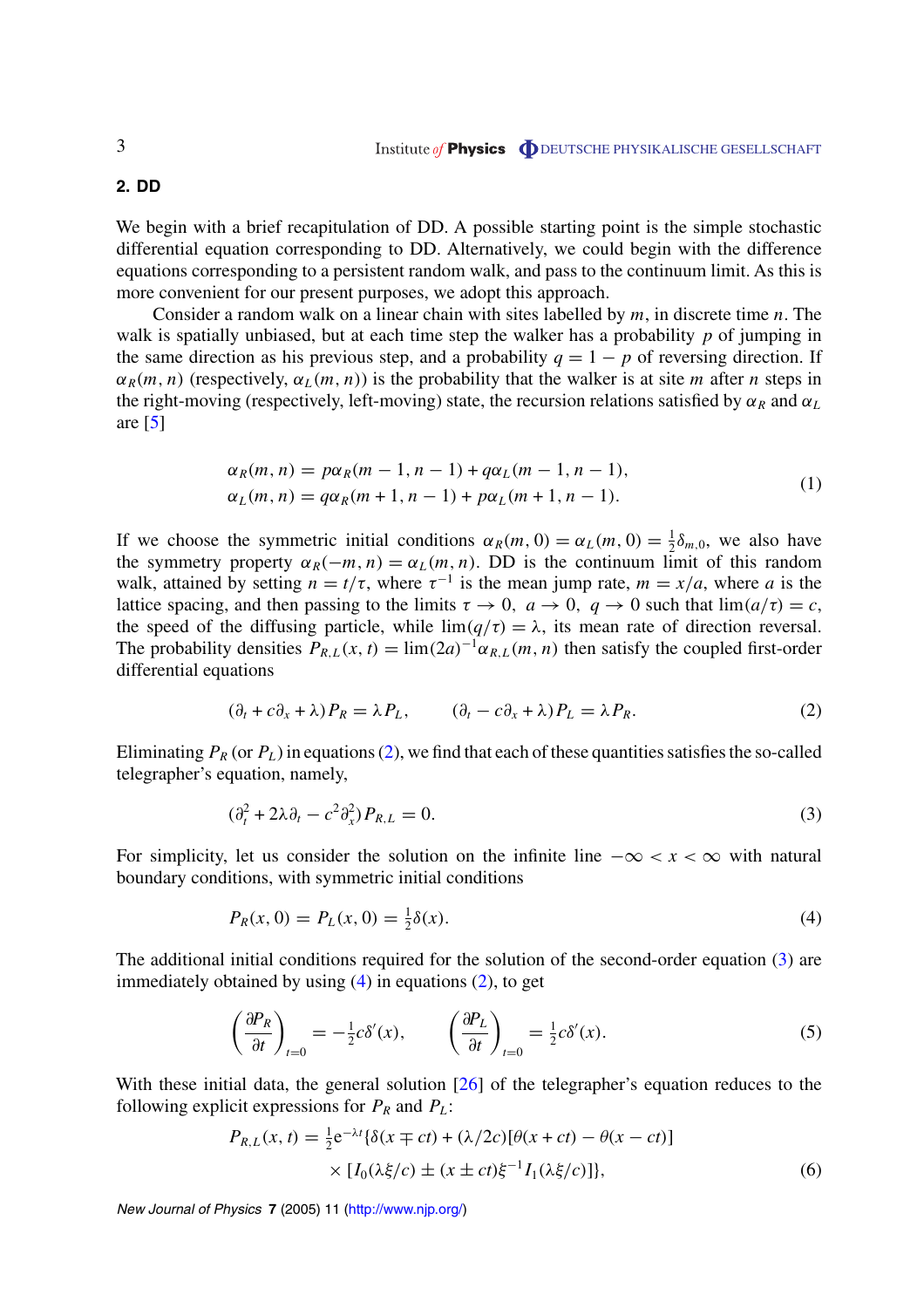<span id="page-4-0"></span>where  $\xi = (c^2t^2 - x^2)^{1/2}$  and  $I_r$  is the modified Bessel function of order *r*. We note that  $P_R(-x, t) = P_L(x, t)$  for any  $t \ge 0$ , as expected for the symmetric initial conditions considered. Each of the densities  $P_{R,L}$  is normalized to  $\frac{1}{2}$ . The total probability density  $P = P_R + P_L$  is normalized to unity, and is given by

$$
P(x,t) = \frac{1}{2}e^{-\lambda t} \{\delta(x+ct) + \delta(x-ct) + \lambda[\theta(x+ct) - \theta(x-ct)]
$$
  
 
$$
\times [(1/c)I_0(\lambda \xi/c) + (t/\xi)I_1(\lambda \xi/c)]\}.
$$
 (7)

As already mentioned, it is well known that the telegrapher's equation ([3\)](#page-3-0) may also be obtained [\[6](#page-10-0)]–[[8\]](#page-10-0) as the master equation for DD by starting with the corresponding stochastic differential equation

$$
\dot{x} = c\zeta(t),\tag{8}
$$

where  $\zeta(t)$  is a stationary dichotomous Markov process taking the values  $\pm 1$ , with zero mean and autocorrelation  $\langle \zeta(0)\zeta(t)\rangle = \exp(-2\lambda t)$ . A 'formula of differentiation' [[27\]](#page-10-0) can then be used to obtain the partial differential equation obeyed by the characteristic function of the positional probability distribution, and thence the master equation for  $P(x, t)$  itself. The method may also be extended [[28,](#page-10-0) [29\]](#page-10-0) to arrive at the master equations for various generalizations of DD [\[30](#page-10-0)]–[\[32](#page-11-0)], including one involving a multi-state Markov process for the velocity [\[33](#page-11-0)], but we do not go into these aspects here.

It is easily checked that the mean displacement  $\langle x(t) \rangle = 0$ , while the mean-squared displacement is given by

$$
\langle x^2(t) \rangle = \int_{-\infty}^{\infty} x^2 P(x, t) dx = (c^2/2\lambda^2)(2\lambda t - 1 + e^{-2\lambda t}).
$$
 (9)

Thus  $\langle x^2 \rangle \simeq c^2 t^2$  for  $t \ll \lambda^{-1}$ , while  $\langle x^2 \rangle \rightarrow c^2 t / \lambda$  for  $t \gg \lambda^{-1}$ . As is well known, the telegrapher's equation goes over into the usual diffusion equation, and  $P(x, t)$  goes over to the standard Gaussian solution of the latter, in the 'diffusion limit'  $c \to \infty$ ,  $\lambda \to \infty$  such that  $c^2/(2\lambda) \rightarrow$  a finite diffusion constant *D*.

The correspondence between DD and relativistic quantum mechanics arises as follows [\[16\]](#page-10-0): setting

$$
P_{R,L}(x,t) = e^{-\lambda t} \psi_{1,2}(x,t)
$$
\n(10)

in equation [\(3](#page-3-0)), we find that each of the 'components'  $\psi_1$  and  $\psi_2$  obeys the Klein–Gordon equation

$$
(\partial_t^2 - c^2 \partial_x^2 - \lambda^2) \psi_{1,2} = 0, \tag{11}
$$

which suggests a formal connection with relativistic wave equations. In terms of  $\psi_{1,2}$ , the coupled equations ([2\)](#page-3-0) for  $P_{R,L}$  read

$$
(\partial_t + c\partial_x)\psi_1 = \lambda\psi_2, \qquad (\partial_t - c\partial_x)\psi_2 = \lambda\psi_1.
$$
 (12)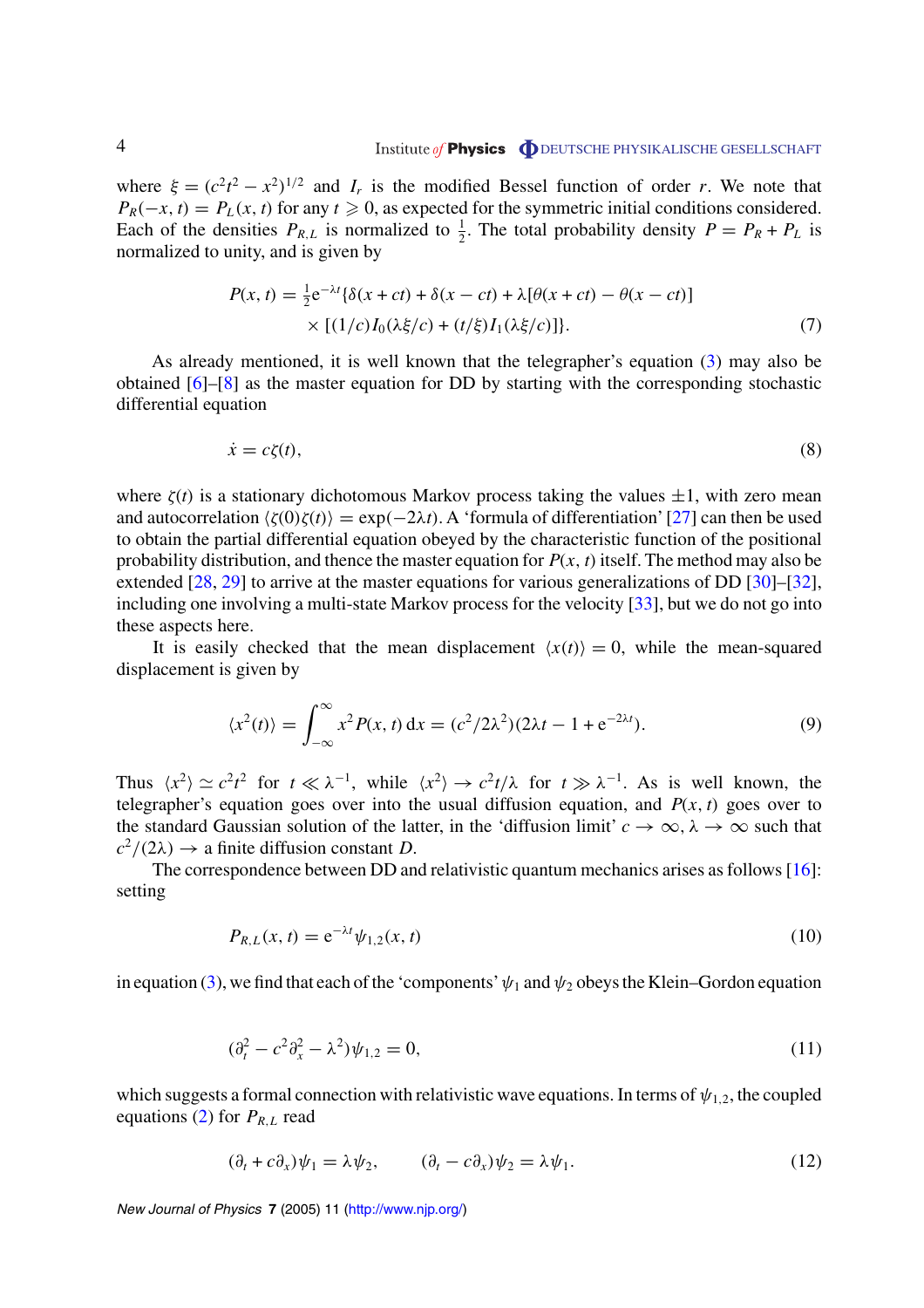## <span id="page-5-0"></span>5 **Institute of Physics DEUTSCHE PHYSIKALISCHE GESELLSCHAFT**

On the other hand, the Dirac equation for a free relativistic particle of rest mass  $m_0$  is

$$
\left(\mathrm{i}\gamma^{\mu}\partial_{\mu} - \frac{m_0 c}{\hbar}\right)\psi = 0,\tag{13}
$$

where *c* stands for the speed of light in free space, as usual. In  $(1 + 1)$  dimensions, we have  $\partial_{\mu} = (c^{-1}\partial_t, \partial_x)$ , and in the Weyl representation,

$$
\gamma^0 = \begin{pmatrix} 0 & 1 \\ 1 & 0 \end{pmatrix}, \qquad \gamma^1 = \begin{pmatrix} 0 & -1 \\ 1 & 0 \end{pmatrix}.
$$
 (14)

Therefore equation  $(13)$  reduces to

$$
(\partial_t + c\partial_x)\psi_1 = (m_0 c^2 / i\hbar)\psi_2, \qquad (\partial_t - c\partial_x)\psi_2 = (m_0 c^2 / i\hbar)\psi_1.
$$
 (15)

But these equations are precisely those in equations ([12\)](#page-4-0) provided that, in the latter, we identify the speed *c* of the diffusing particle with the speed of light, and the frequency  $\lambda$  of its direction reversal with the rest mass of the Dirac particle according to [[16\]](#page-10-0)

$$
\lambda = m_0 c^2 / i \hbar. \tag{16}
$$

The factor i that occurs in equation  $(16)$  is of course a reflection of the familiar analytic continuation to imaginary time that occurs in the passage from the diffusion equation to the Schrödinger equation (or from the heat kernel to the quantum mechanical propagator) in the stochastic interpretation of quantum mechanics [\[15](#page-10-0)]. In the light of the analogy above, a Dirac particle in one dimension may be regarded as moving back and forth on a line at the speed of light (Zitterbewegung!) with random reversals of direction. The components of its wave function are related to the probability density of the (classical) diffusing particle according to the correspondence

$$
P_{R,L} \longleftrightarrow e^{im_0 c^2 t/\hbar} \psi_{1,2}.
$$
 (17)

In one spatial dimension, of course, there is no spin, and the components  $\psi_{1,2}$  pertain to helicity amplitudes.

#### **3. Velocity-biased DD**

We now turn to biased DD, where the bias is caused by a difference in the *frequencies of direction reversal* when the particle is in the left- and right-moving states, respectively [\[8](#page-10-0), [24](#page-10-0), [25](#page-10-0)], rather than a spatial bias produced, say, by an applied field. The bias is therefore effectively in velocity or momentum space. Going back to the discrete-time random walk, let  $p_R$  (respectively,  $p_L$ ) be the probability that the walker continues in the same direction as the previous step when he is in the right-moving (left-moving) state; the corresponding probabilities for direction reversal are  $q_R = 1 - p_R$  and  $q_L = 1 - p_L$ , respectively. The recursion relations [\(1](#page-3-0)) are then replaced for this biased random walk by

$$
\alpha_R(m, n) = p_R \alpha_R(m - 1, n - 1) + q_L \alpha_L(m - 1, n - 1),
$$
  
\n
$$
\alpha_L(m, n) = q_R \alpha_R(m + 1, n - 1) + p_L \alpha_L(m + 1, n - 1).
$$
\n(18)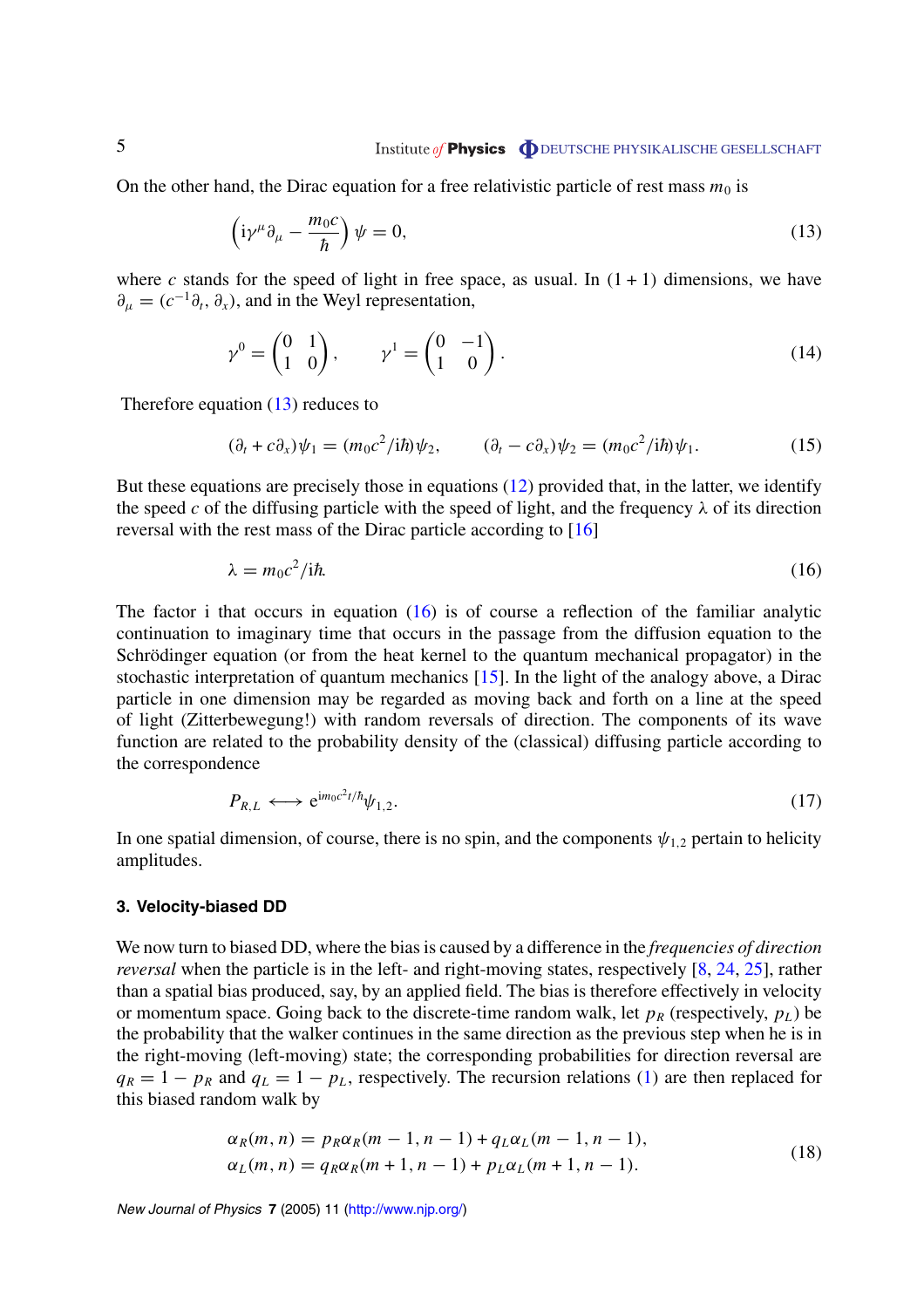<span id="page-6-0"></span>The continuum counterpart of the random walk is obtained as before, in the limit  $\tau \to 0$  and  $q_{R,L} \to 0$  such that  $\lim q_R/\tau = \lambda_R$ ,  $\lim q_L/\tau = \lambda_L$  and  $\lambda_r \neq \lambda_L$ . Equations [\(2](#page-3-0)) are replaced by

$$
(\partial_t + c\partial_x + \lambda_R)P_R = \lambda_L P_L, \qquad (\partial_t - c\partial_x + \lambda_L)P_L = \lambda_R P_R. \tag{19}
$$

As before, we are interested in solutions on the infinite line with natural boundary conditions. The most natural initial conditions correspond to treating the diffusion as an on-going equilibrium renewal process; since the mean residence times in the right- and left-moving states are  $\lambda_R^{-1}$  and  $\lambda_L^{-1}$  respectively, these initial conditions are [[8\]](#page-10-0)

$$
P_R(x,0) = \left(\frac{\lambda_L}{\lambda_L + \lambda_R}\right) \delta(x), \qquad P_L(x,0) = \left(\frac{\lambda_R}{\lambda_L + \lambda_R}\right) \delta(x). \tag{20}
$$

As in the unbiased case, we may eliminate  $P_L$  (or  $P_R$ ) from the coupled equations (19) to obtain the second-order equation

$$
\left[\partial_t^2 + (\lambda_L + \lambda_R)\partial_t + c(\lambda_L - \lambda_R)\partial_x - c^2\partial_x^2\right]P_{R,L} = 0.
$$
\n(21)

The additional initial conditions to be satisfied by the solutions of equation  $(21)$  follow from equations  $(19)$  and  $(20)$ , and are

$$
(\partial_t P_R)_{t=0} = -c \left(\frac{\lambda_L}{\lambda_L + \lambda_R}\right) \delta'(x), \qquad (\partial_t P_L)_{t=0} = c \left(\frac{\lambda_R}{\lambda_L + \lambda_R}\right) \delta'(x), \qquad (22)
$$

in place of equations [\(5](#page-3-0)). It is convenient to define the average reversal rate

$$
\lambda = \frac{1}{2}(\lambda_L + \lambda_R) \tag{23}
$$

and a certain velocity

$$
v = \left(\frac{\lambda_L - \lambda_R}{\lambda_L + \lambda_R}\right)c.
$$
\n(24)

Therefore  $|v| \leq c$ . The velocity *v* has, as we shall see, the significance of a mean drift velocity:  $v > 0$  implies a drift to the right, while  $v < 0$  implies a drift to the left. In terms of the parameters  $λ$  and *v*, the master equation (21) reads

$$
(\partial_t^2 + 2\lambda \partial_t + 2\lambda v \partial_x - c^2 \partial_x^2) P_{R,L} = 0.
$$
\n<sup>(25)</sup>

The 'equilibrium' initial conditions (20) imply that the normalizations of  $P_R$  and  $P_L$  remain independent of time, being equal to  $\lambda_L/(\lambda_L + \lambda_R)$  and  $\lambda_R/(\lambda_L + \lambda_R)$  for all  $t \ge 0$ . The total normalized probability density  $P = P_R + P_L$  also satisfies equation (25). Its first moment, the mean displacement, works out to

$$
\langle x(t) \rangle = vt. \tag{26}
$$

Hence  $d\langle x(t)\rangle/dt = v$ , justifying the identification of *v* with the mean drift velocity. The meansquared displacement can also be found, without solving for *P* explicitly, by observing that it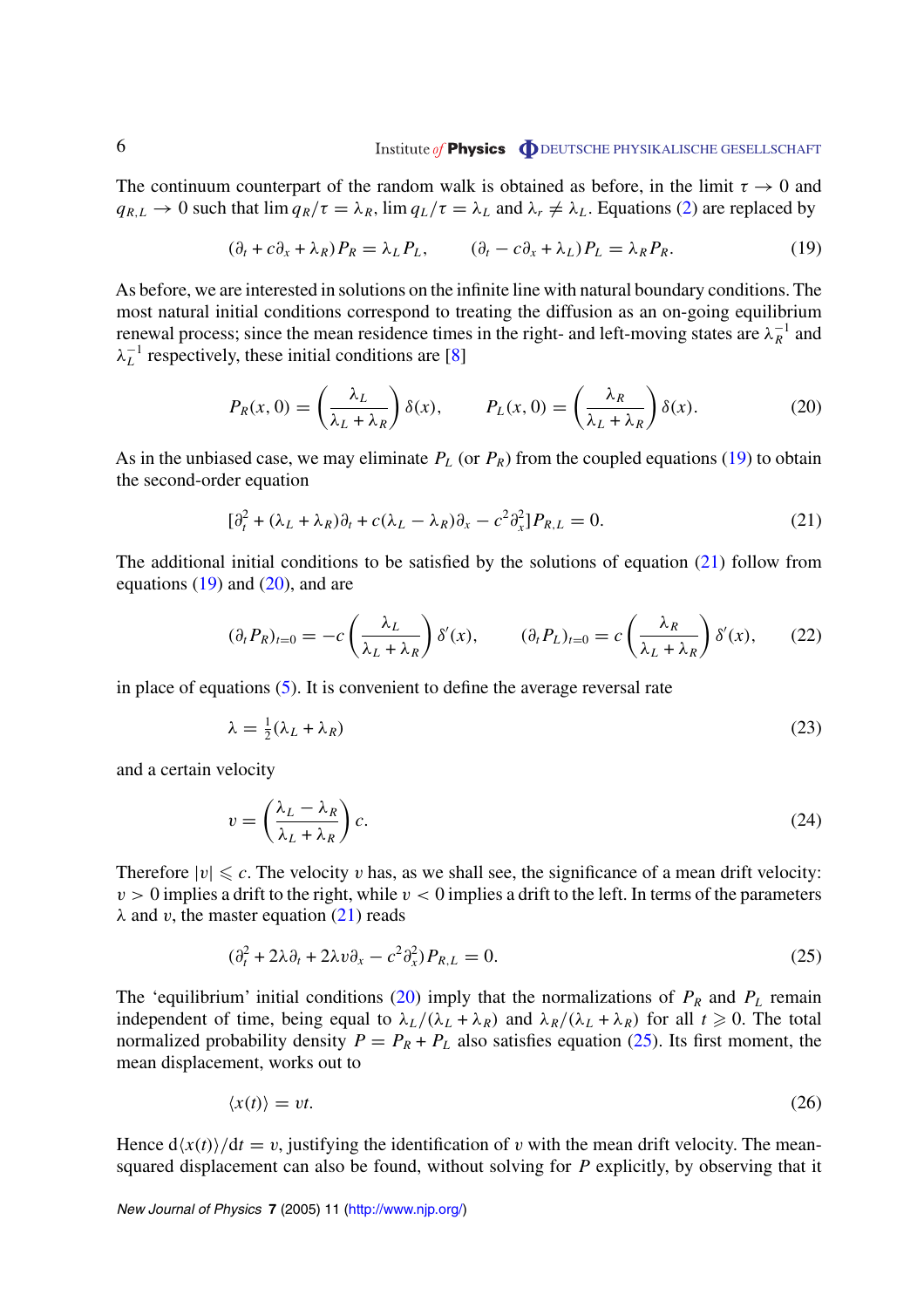## <span id="page-7-0"></span>7 **DEUTSCHE PHYSIKALISCHE GESELLSCHAFT**

satisfies the ordinary differential equation

$$
\left(\frac{\mathrm{d}^2}{\mathrm{d}t^2} + 2\lambda \frac{\mathrm{d}}{\mathrm{d}t}\right) \langle x^2(t) \rangle = 2c^2 + 4v^2 \lambda t. \tag{27}
$$

The variance of the position is then found to be

$$
\text{Var}[x(t)] = \langle x^2(t) \rangle - \langle x(t) \rangle^2 = \left(\frac{c^2 - v^2}{2\lambda^2}\right) (2\lambda t - 1 + e^{-2\lambda t}).\tag{28}
$$

This is to be compared with equation [\(9](#page-4-0)) for the unbiased case.

The probability density  $P(x, t)$  satisfies equation  $(25)$  $(25)$  with the initial conditions

$$
P(x, 0) = \delta(x), \qquad \left(\frac{\partial P}{\partial t}\right)_{t=0} = -v\delta'(x). \tag{29}
$$

To solve the differential equation, we note that if we set

$$
P(x, t) = \psi(x, t) \exp\left[-\lambda \left(t - \frac{xv}{c^2}\right)\right]
$$
\n(30)

in equation [\(25](#page-6-0)), then  $\psi(x, t)$  satisfies the Klein–Gordon equation

$$
(\partial_t^2 - c^2 \partial_x^2 - \lambda'^2)\psi = 0
$$
\n(31)

with a modified constant  $\lambda'$  related to the mean reversal rate  $\lambda$  by

$$
\lambda' = \lambda \left( 1 - \frac{v^2}{c^2} \right)^{1/2}.
$$
\n(32)

This yields, after some simplification, the solution

$$
P(x,t) = \frac{1}{2} \exp\left[-\lambda \left(t - \frac{xv}{c^2}\right)\right] \left\{ \left(1 - \frac{v}{c}\right) \delta(x+ct) + \left(1 + \frac{v}{c}\right) \delta(x-ct) + \lambda'[\theta(x+ct) - \theta(x-ct)] \right\}
$$

$$
\times \left[\frac{1}{c} \left(1 - \frac{v^2}{c^2}\right)^{1/2} I_0(\lambda'\xi/c) + \frac{1}{\xi} \left(t + \frac{xv}{c^2}\right) I_1(\lambda'\xi/c) \right] \right\},\tag{33}
$$

where  $\xi^2 = c^2t^2 - x^2$  as before. It is evident that this expression reduces, in the unbiased case  $(v = 0)$ , to the solution given in equation ([7\)](#page-4-0).

We now turn to the important question of the physical interpretation of the solution above for  $P(x, t)$ , and of the particular exponential factor occurring in equation (30). Let us begin with the master equation  $(25)$  $(25)$  and make a Lorentz transformation (a boost) to a frame moving with a velocity *v*, *treating c as the speed of light in vacuum*. Then, denoting the new coordinates by  $(x', t')$  and writing  $(1 - v^2/c^2)^{-1/2} = \gamma$  as usual, we have

$$
x' = \gamma(x - vt), \qquad t' = \gamma(t - xv/c^2), \tag{34}
$$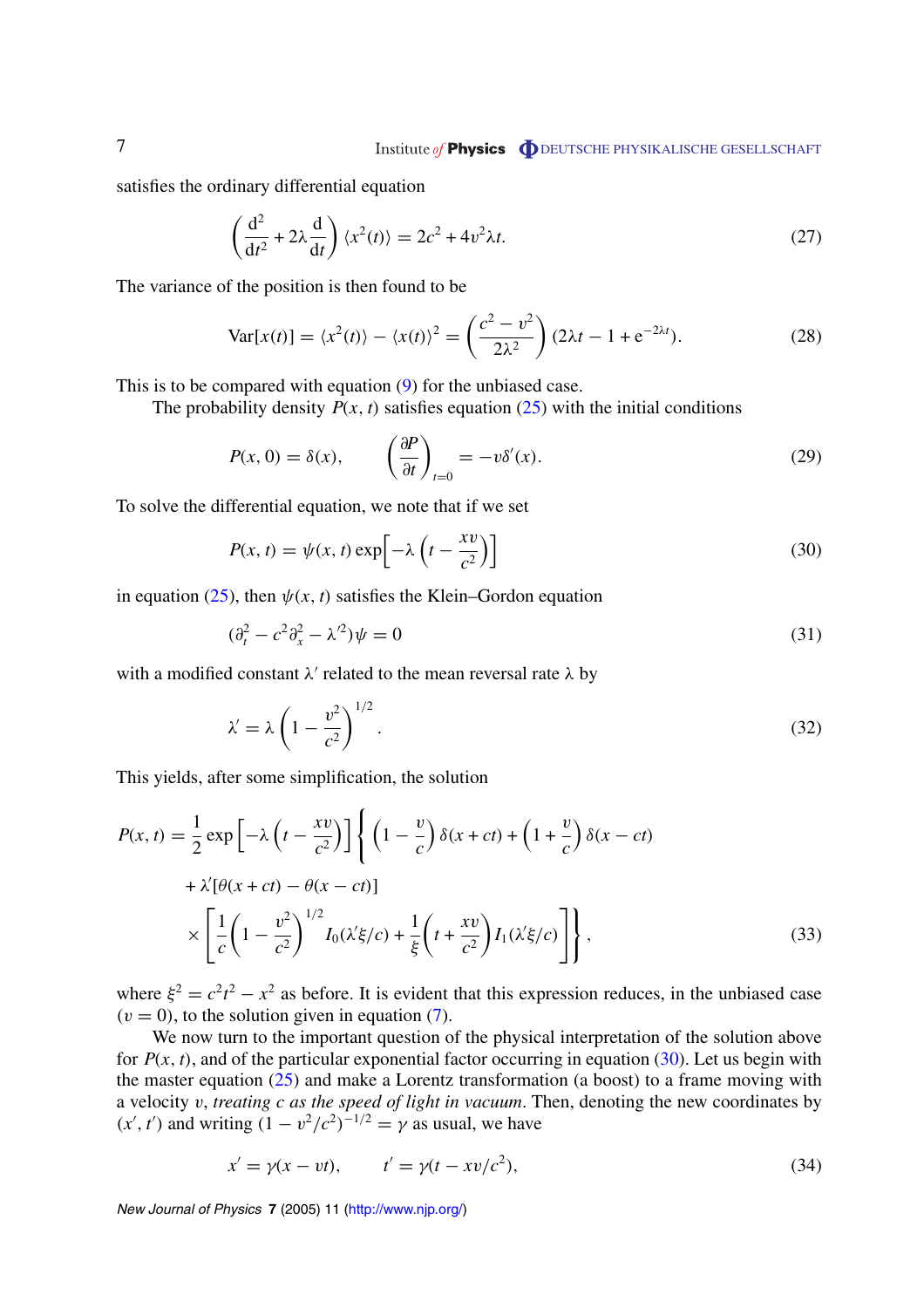<span id="page-8-0"></span>so that

$$
\frac{\partial}{\partial t} = \gamma \left( \frac{\partial}{\partial t'} - v \frac{\partial}{\partial x'} \right), \qquad \frac{\partial}{\partial x} = \gamma \left( \frac{\partial}{\partial x'} - \frac{v}{c^2} \frac{\partial}{\partial t'} \right).
$$
(35)

Therefore, continuing to denote the probability density in the new space-time coordinates as  $P(x', t')$ , equation ([25\)](#page-6-0) becomes, in the moving frame,

$$
(\partial_{t'}^2 + 2\lambda' \partial_{t'} - c^2 \partial_{x'}^2) P = 0, \tag{36}
$$

where, as already found in equation ([32\)](#page-7-0),  $\lambda' = \lambda/\gamma$  is precisely the average frequency of direction reversal in the *moving* frame, allowing for time dilatation. The transformation  $P = e^{-\lambda' t'} \psi$  then converts equation (36) to the Klein–Gordon equation for  $\psi$ , just as the transformation  $P = e^{-\lambda t}\psi$ did in the unbiased case. We note that  $\partial_t^2 - c^2 \partial_x^2 = \partial_{t'}^2 - c^2 \partial_{x'}^2$ , and that  $\lambda' t' = \lambda (t - xv/c^2)$ , which explains the origin of the exponential factor in equation [\(30\)](#page-7-0). We may also verify that if we start with the expression in curly brackets in equation [\(7\)](#page-4-0) (the solution for unbiased DD) and make a Lorentz transformation to a frame moving with velocity *v*, then, apart from an overall factor of  $\gamma^{-1}$ , we obtain precisely the expression in curly brackets in equation [\(33](#page-7-0)) (the solution for biased DD), in terms of the new coordinates. In carrying out this verification, it is helpful to exploit the fact that the combination  $[\theta(x + ct) - \theta(x - ct)]$  is an indicator function that is unity inside the forward light cone and zero elsewhere, and that is invariant under orthochronous boosts. The extra factor  $\gamma^{-1}$  arises because the probability density has the dimensions of (length)<sup>-1</sup>, and is compensated for by a factor  $\gamma$  arising from the measure dx under the transformation, such that the normalization of the total probability is preserved.

Finally, we show how the connection between DD and the Dirac equation in  $(1 + 1)$ dimensions is modified in the velocity-biased case under discussion. As in equation [\(30](#page-7-0)), we relate  $P_{R,L}$  to the spinorial components  $\psi_{1,2}$  by setting

$$
P_{R,L} = \psi_{1,2} \exp\left[-\lambda \left(t - \frac{xv}{c^2}\right)\right].
$$
 (37)

Then, since each of the components  $\psi_{1,2}$  satisfies the Klein–Gordon equation [\(31](#page-7-0)), the reversal frequency ←→ mass identification now reads

$$
\lambda' = \lambda \left( 1 - \frac{v^2}{c^2} \right)^{1/2} = \frac{m_0 c^2}{i \hbar},
$$
\n(38)

rather than  $\lambda = m_0 c^2 / i \hbar$  as in the unbiased case (equation [\(16](#page-5-0))). Interestingly (and remarkably) enough, this means that the original frequency of direction reversal *λ* is connected to the so-called 'kinematic' mass *m*, rather than the rest mass itself, for we now have

$$
\lambda = \frac{mc^2}{i\hbar}
$$
, where  $m = m_0 \left(1 - \frac{v^2}{c^2}\right)^{-1/2}$ . (39)

Although each of the components  $\psi_{1,2}$  individually satisfies the Klein–Gordon equation, the coupled first-order equations satisfied by these objects do not correspond directly to the Dirac equation: substituting equation (37) in the coupled equations ([19\)](#page-6-0) for  $P_R$  and  $P_L$ , we get

$$
(\partial_t + c\partial_x)\psi_1 = \lambda(1 + v/c)\psi_2, \qquad (\partial_t - c\partial_x)\psi_2 = \lambda(1 - v/c)\psi_1.
$$
 (40)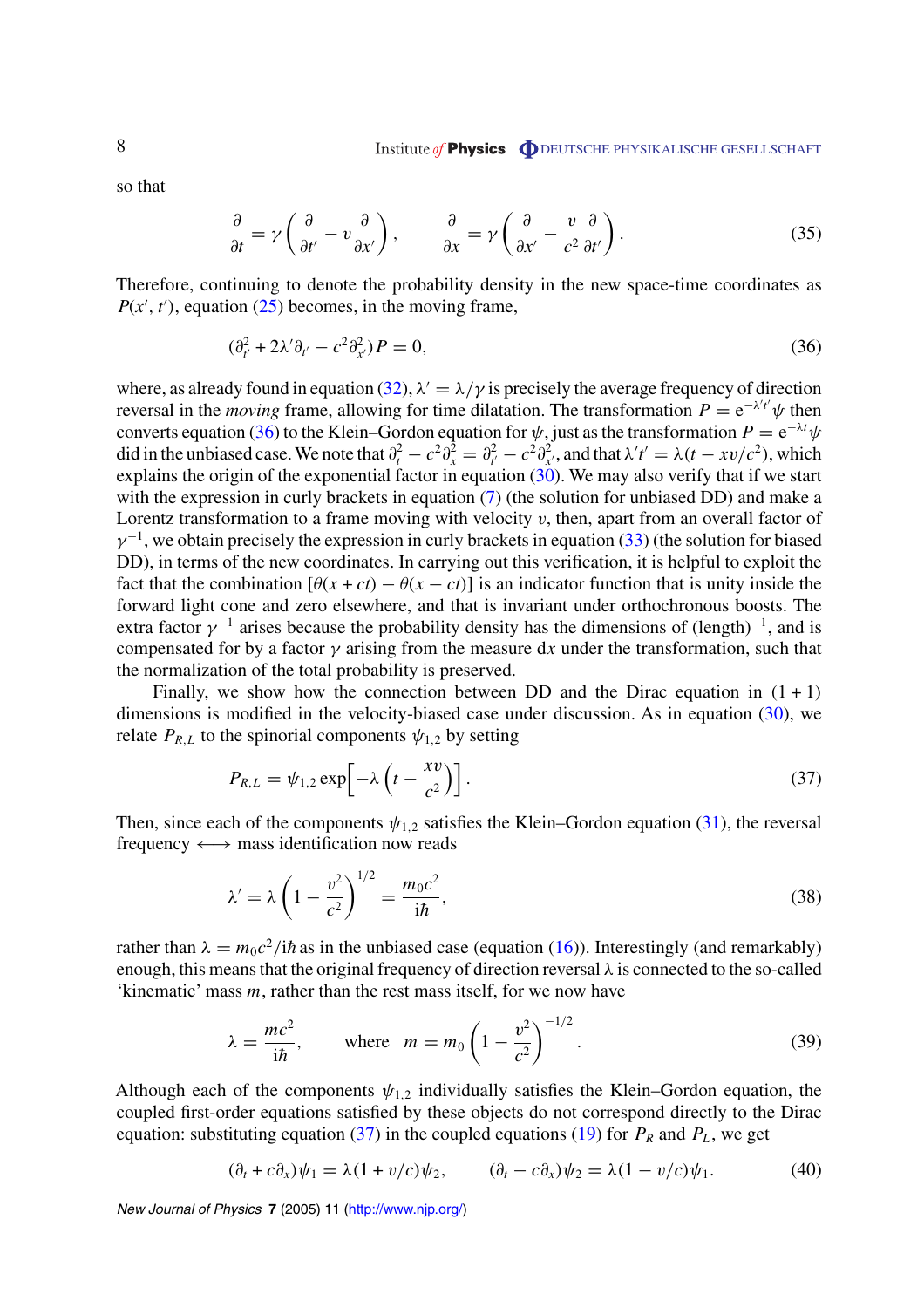## <span id="page-9-0"></span>9 **DEUTSCHE PHYSIKALISCHE GESELLSCHAFT**

On the other hand, the coefficient on the right-hand side is the same  $(= m_0 c^2 / i \hbar)$  in both the equations in the case of the Dirac equation (equation  $(15)$  $(15)$ ). This is easily taken care of by writing, instead of equation [\(37](#page-8-0)),

$$
P_R = \varphi_1 (1 + v/c)^{1/2} \exp[-\lambda (t - xv/c^2)], \qquad P_L = \varphi_2 (1 - v/c)^{1/2} \exp[-\lambda (t - xv/c^2)], \qquad (41)
$$

so that the spinor  $(\varphi_1 \varphi_2)^T$  obeys the Dirac equation [\(15](#page-5-0)) on making the identification specified in equation [\(38](#page-8-0)).

For completeness, we point out that there is an alternative (and perhaps less significant) way in which a connection between velocity-biased DD and a relativistic wave equation may be made. One may retain the quantities  $\psi_{1,2}$  as defined in equation ([37\)](#page-8-0), *continue* to identify  $\lambda$  itself with  $m_0c^2/i\hbar$  as in the case of unbiased DD, and ask what sort of wave equation [\(40](#page-8-0)) represents. Now, in the Weyl representation (equation [\(14](#page-5-0))), we have  $\gamma^0 = \sigma_x$  and  $\gamma^1 = -i\sigma_y$ , in terms of the Pauli matrices. The standard Dirac equation  $(i\gamma^{\mu}\partial_{\mu} - m_0 c/\hbar)\psi = 0$  can therefore be written in this representation as

$$
\left(i\sigma_x\partial_t + c\sigma_y\partial_x - \frac{m_0c^2}{\hbar}\right)\psi = 0.
$$
\n(42)

Multiplying throughout by  $\sigma_x$ , we therefore get the coupled set of equations [\(15](#page-5-0)), namely,

$$
(\partial_t + c\sigma_z \partial_x)\psi = \left(\frac{m_0 c^2}{i\hbar}\right)\sigma_x\psi.
$$
\n(43)

On the other hand, equations ([40\)](#page-8-0) can be written (with λ set equal to  $m_0c^2/i\hbar$ ) in the form

$$
(\partial_t + c\sigma_z \partial_x)\psi = \left(\frac{m_0 c^2}{i\hbar}\right) \left(\sigma_x + \frac{v}{c}i\sigma_y\right)\psi.
$$
 (44)

To express this in terms of the  $\gamma$  matrices, we multiply both sides of this equation by  $\sigma_x$ . But in  $(1 + 1)$  dimensions the counterpart of the usual  $\gamma^5$  matrix is simply  $\gamma^0 \gamma^1$ , which is just  $\sigma_z$  in the Weyl representation. Therefore equation (44) reduces to

$$
\left[i\gamma^{\mu}\partial_{\mu} - \frac{m_0c}{\hbar} \left(1 - \frac{v}{c}\gamma^5\right)\right]\psi = 0, \tag{45}
$$

suggestive of a 'helicity-projected' form of the original Dirac equation.

#### **4. Concluding remarks**

We have considered a persistent random walk with different frequencies of direction reversal in the two velocity states of the walker. In the continuum limit, this leads to a form of biased DD that generalizes the usual DD, and enables an extension to be made of the analogy between the coupled master equations for DD and the Dirac equation for a relativistic particle in one spatial dimension. This extension can be given a physical interpretation in terms of a Lorentz transformation.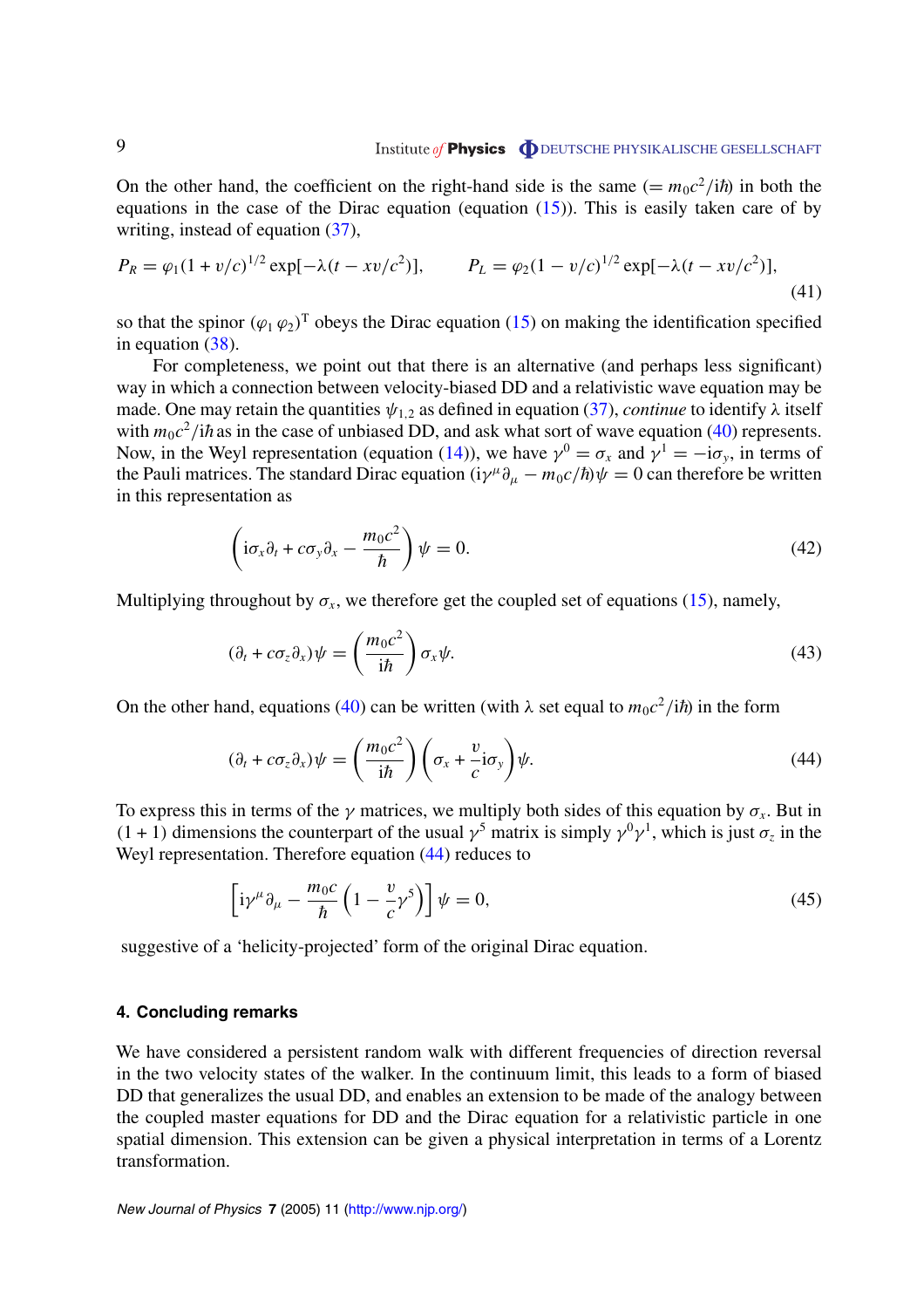## <span id="page-10-0"></span>10 Institute of **Physics DEUTSCHE PHYSIKALISCHE GESELLSCHAFT**

It is interesting to ask whether similar analogies exist in the case of multi-level diffusion, in which the velocity of the diffusing particle is an *N*-state Markov process with  $N > 2$ . In this connection, it is worth pointing out that the master equation for the total positional probability density  $P(x, t)$  then satisfies a partial differential equation of order N in time, provided the transition matrix of the velocity process is such that a single equation can be obtained for *P* by an elimination procedure [[33\]](#page-11-0). It is also of interest to examine the extension of the analogy between diffusive processes and relativistic wave equations to more than one spatial dimension [[34,](#page-11-0) [35\]](#page-11-0), a non-trivial problem in which open questions remain.

#### **Acknowledgments**

We thank C Sudheesh for his help in the preparation of the manuscript. This work was supported in part by Project no. SP/S2/K-14/2000, Department of Science & Technology, India.

#### **References**

- [1] Einstein A 1905 *Ann. Phys. (Lpz)* **17** 549
- [2] von Smoluchowski M 1906 *Ann. Phys. (Lpz)* **21** 756
- [3] Taylor G I 1921 *Proc. London Math. Soc.* **20** 196
- [4] Fürth R 1920 *Z. Phys.* **2** 244
- [5] Goldstein S 1950 *Q. J. Mech. Appl. Math.* **4** 129
- [6] Kac M 1974 *Rocky Mountain J. Math.* **4** 497
- [7] Weiss G H and Rubin R 1983 *Adv. Chem. Phys.* **52** 363
- [8] Balakrishnan V and Chaturvedi S 1988 *Physica* A **148** 581
- [9] Balakrishnan V, Lakshmibala S and Van den Broeck C 1988 *Physica* A **153** 57
- [10] Van den Broeck C and Mazo R M 1984 *J. Chem. Phys.* **81** 3624
- [11] John T M and MurthyKPN 1986 *J. Stat. Phys.* **45** 753
- [12] Sancho J M 1984 *J. Math. Phys.* **25** 354
- [13] Balakrishnan V and Van den Broeck C 2001 *Phys. Rev.* E **65** 012101
- [14] Nicolis G, Balakrishnan V and Nicolis C 2002 *Phys. Rev.* E **65** 051109
- [15] Nelson E 1985 *Quantum Fluctuations* (Princeton, NJ: Princeton University Press)
- [16] Gaveau B, Jacobson T, Kac M and Schulman L S 1984 *Phys. Rev. Lett.* **53** 419
- [17] Serva M 1988 Ann. Inst. H Poincaré 49 415
- [18] McKeon D G C and Ord G N 1992 *Phys. Rev. Lett.* **69** 3
- [19] Ord G N and Deakin A S 1996 *Phys. Rev.* A **54** 3772
- [20] Ord G N 1997 *Present Status of the Quantum Theory of Light* ed S Jeffers *et al* (Dordrecht: Kluwer Academic)
- [21] McKeon D G C and Ord G N 2004 *Can. J. Phys.* **62** 19
- [22] Ibison M 1999 *Chaos Solitons Fractals* **10** 1
- [23] Maharana K 2000 *Phys. Rev.* E **62** 1683
- [24] Balakrishnan V and Lakshmibala S 1995 *Selected Topics in Mathematical Physics* ed R Sridhar, K Srinivasa Rao and V Lakshminarayanan (New Delhi: Allied Publishers) p 269
- [25] Godoy S V and Fujita S 1982 *J. Phys. Soc. Japan* **56** 52
- [26] Morse P M and Feshbach H 1953 *Methods of Theoretical Physics* (New York: McGraw-Hill)
- [27] Shapiro V E and Loginov V M 1978 *Physica* A **91** 563
- [28] van Kampen N G 1976 *Phys. Rep.* **24** 171
- [29] Balakrishnan V 1993 *Pramana—J. Phys.* **40** 259
- [30] Van den Broeck C 1990 *Physica* A **168** 677
- [31] Balakrishnan V, Van den Broeck C and Hänggi P 1988 *Phys. Rev.* A **38** 4213